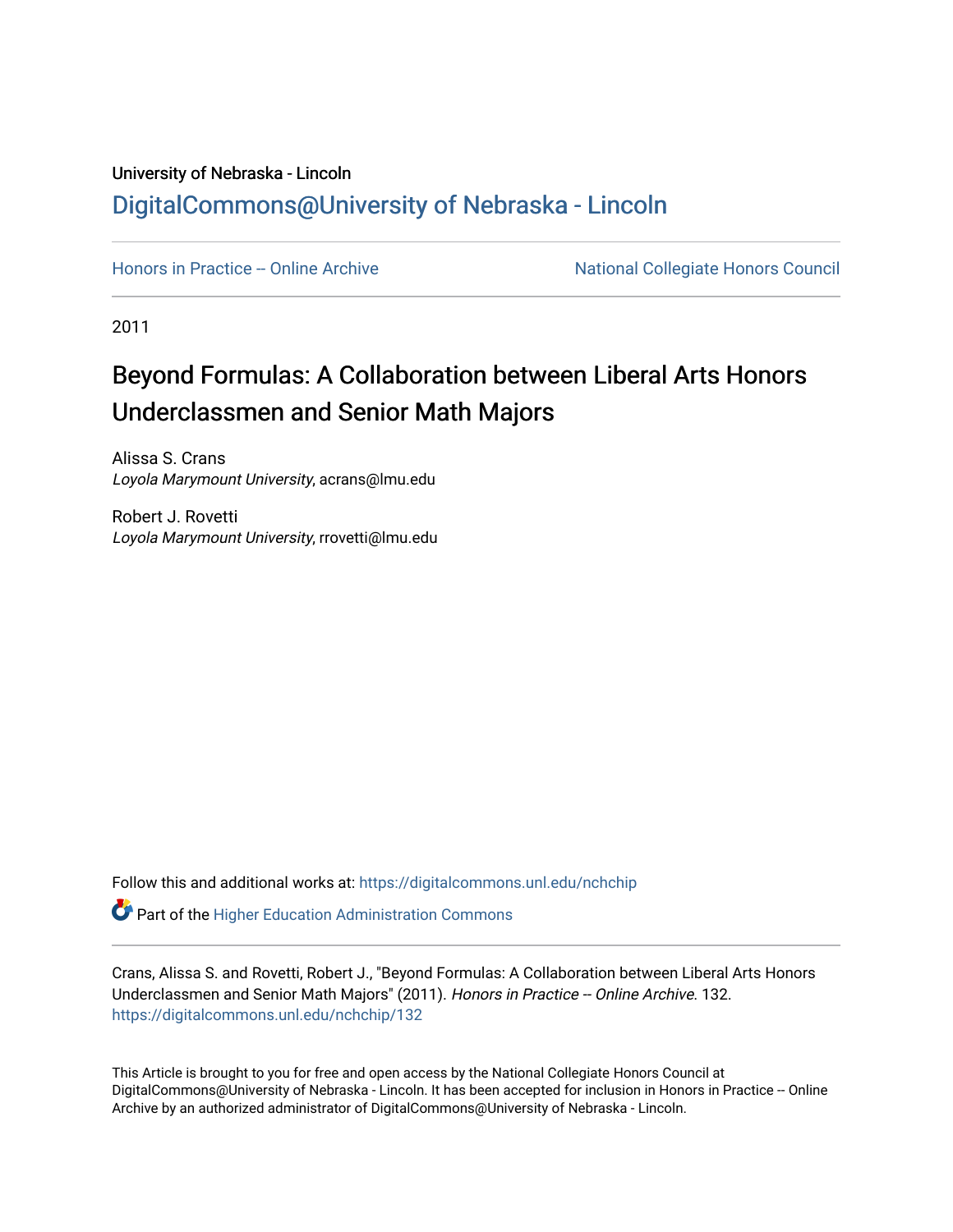# **Beyond Formulas: A Collaboration between Liberal Arts Honors Underclassmen and Senior Math Majors**

## **ALISSA S. CRANS AND ROBERT J. ROVETTI**

**LOYOLA MARYMOUNT UNIVERSITY**

"Congratulations! Sony Pictures producers have hired you as a scientific consultant to assist them in producing a remake of the classic film *Gone With The Seabreeze*, which chronicles the founding of the Westchester campus of Loyola University in 1929. The original film features shots of various old buildings that can still be found across campus today. The producers wish to recreate these shots, but need to know where to position the camera, which they have tasked you with finding."

Thus began the month-long, collaborative project at Loyola Marymount University between the honors underclassmen in HNRS 140, On Motion and Mechanics, taught by Alissa S. Crans, and the senior applied mathematics majors in MATH 495, Mathematical Modeling, taught by Robert Rovetti. During a period of four weeks, six teams of freshman and sophomore liberal arts honors students, each led by a senior math major, set out to reconstruct an old photograph using a mathematical technique based on straightforward geometry. Along the way they would run into inaccessible landscapes, blocked views, and busy schedules, but ultimately they emerged with both a finished product and a clearer understanding of what it means to apply a theoretical method to a real-world problem. We begin by describing the courses and the assigned project itself, and then we reflect on the pedagogical goals of the project and various observations made by both students and instructors.

## **DESCRIPTION OF COURSES**

On Motion and Mechanics (HNRS 140) offers freshman and sophomore honors students outside of LMU's Seaver College of Science and Engineering the opportunity to experience the methods, practices, and techniques common to science, mathematics, and engineering disciplines. While the name of the course does not change, the content each year depends entirely on the instructor. In the past few years, this course has been taught by faculty members in the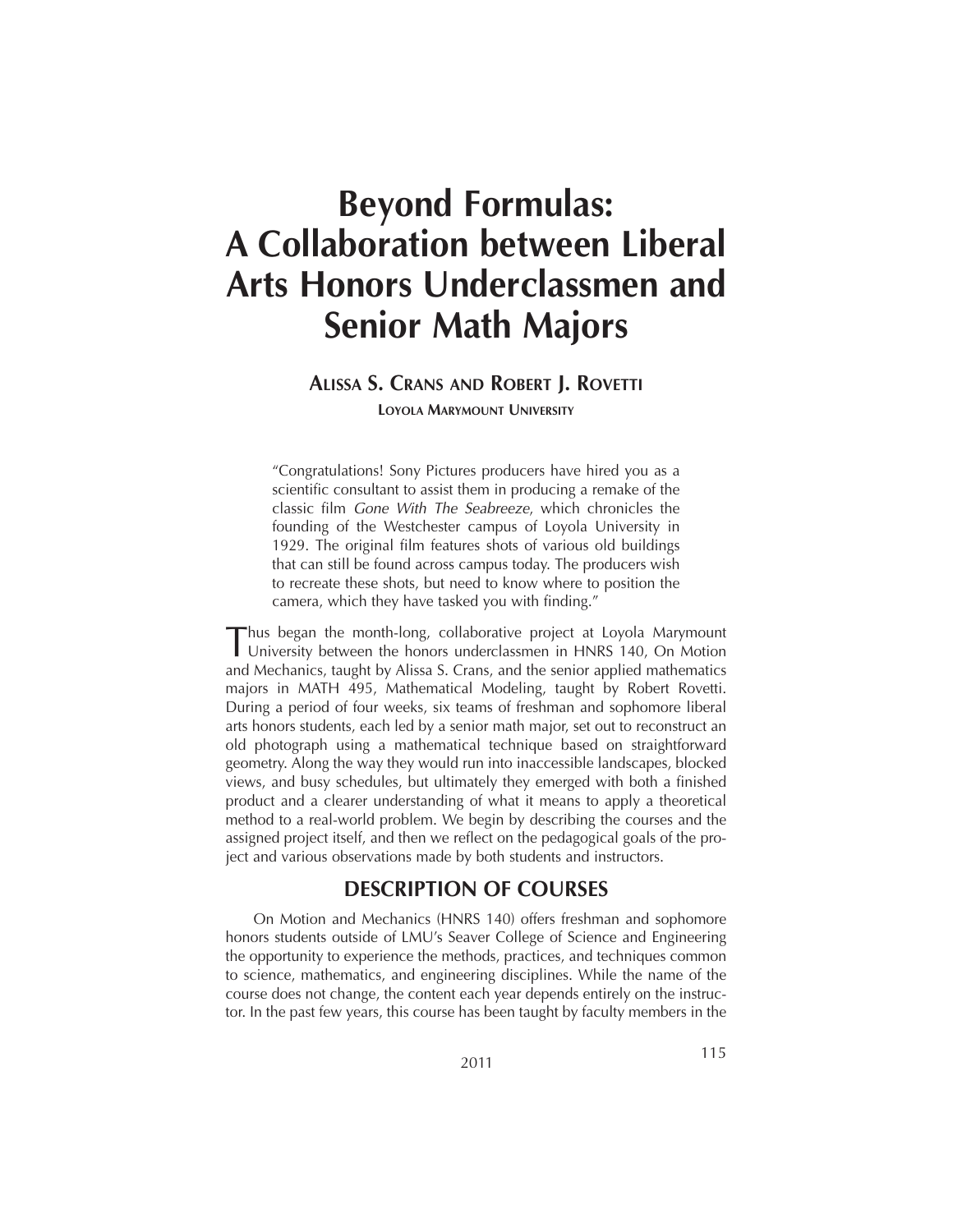fields of engineering and natural science who focused on comparing and contrasting scientific and engineering methods and then climate change and environmental issues.

This past fall, however, the course was structured around the dual questions "What is mathematics?" and "What do mathematicians do?" Throughout the semester we discussed questions such as "What does it mean to perform research in mathematics? Is mathematics created or discovered? Where, and by whom, is mathematics used and practiced?" and "How is mathematics similar to and different from the humanities, sciences, and engineering?" Our reading list was extensive and included Steven Strogatz's "Elements of Math" column from the *New York Times* website, *How Mathematicians Think* by William Byers, biographies of mathematicians from the undergraduate mathematics journal *Math Horizons* (published by the Mathematical Association of America), essays from Campbell and Higgins' *Mathematics: People, Problems*, *Results*, entries on the website *weusemath.org*, and *A Mathematician's Apology*, by G. H. Hardy. We also watched video presentations by mathematical speakers on the website *TED.com* and attended the Einstein Public Lecture in Mathematics given by Fields Medalist Terrance Tao at UCLA.

In addition to the project described in this paper, the students completed group projects on graph complexity, voting paradoxes, and statistics. The major assignment for the course consisted of a paper about a mathematical topic together with an in-class presentation. Topics included the Monty Hall Problem, knot theory, game theory, Lewis Carroll logic problems, the golden ratio, check digits, and infinity, among others.

In contrast, *Mathematical Modeling* (MATH 495) is a course designed specifically for students in the College of Science and Engineering. It provides senior applied mathematics majors with a capstone experience through activities that bring together the material and skills they have acquired during their undergraduate training. Students are exposed to classic problems in modeling and are encouraged to use a variety of techniques, both analytical and computational, to solve them. During fall 2010, particular focus was placed on modeling as an *interpretive process*, in which one begins with a verbal statement of a real-world problem, narrows the scope of the problem to a realistic size by creating a list of assumptions and needed facts, and then proceeds to cast the problem within a mathematical framework that leads to a formal solution (either exact or approximate). Consistent with our department-wide learning outcomes, the course heavily emphasizes writing as a central means of communicating the students' learning and discovery. In the previous year, students in this course were also asked to read and comment on essays by writers such as Douglas Hofstadter, Isaac Asimov, and Stanislaw Lem on topics related to the creative process in science and mathematics. The course ends with a significant research paper in which students compare and contrast multiple approaches to modeling a topic of their choosing.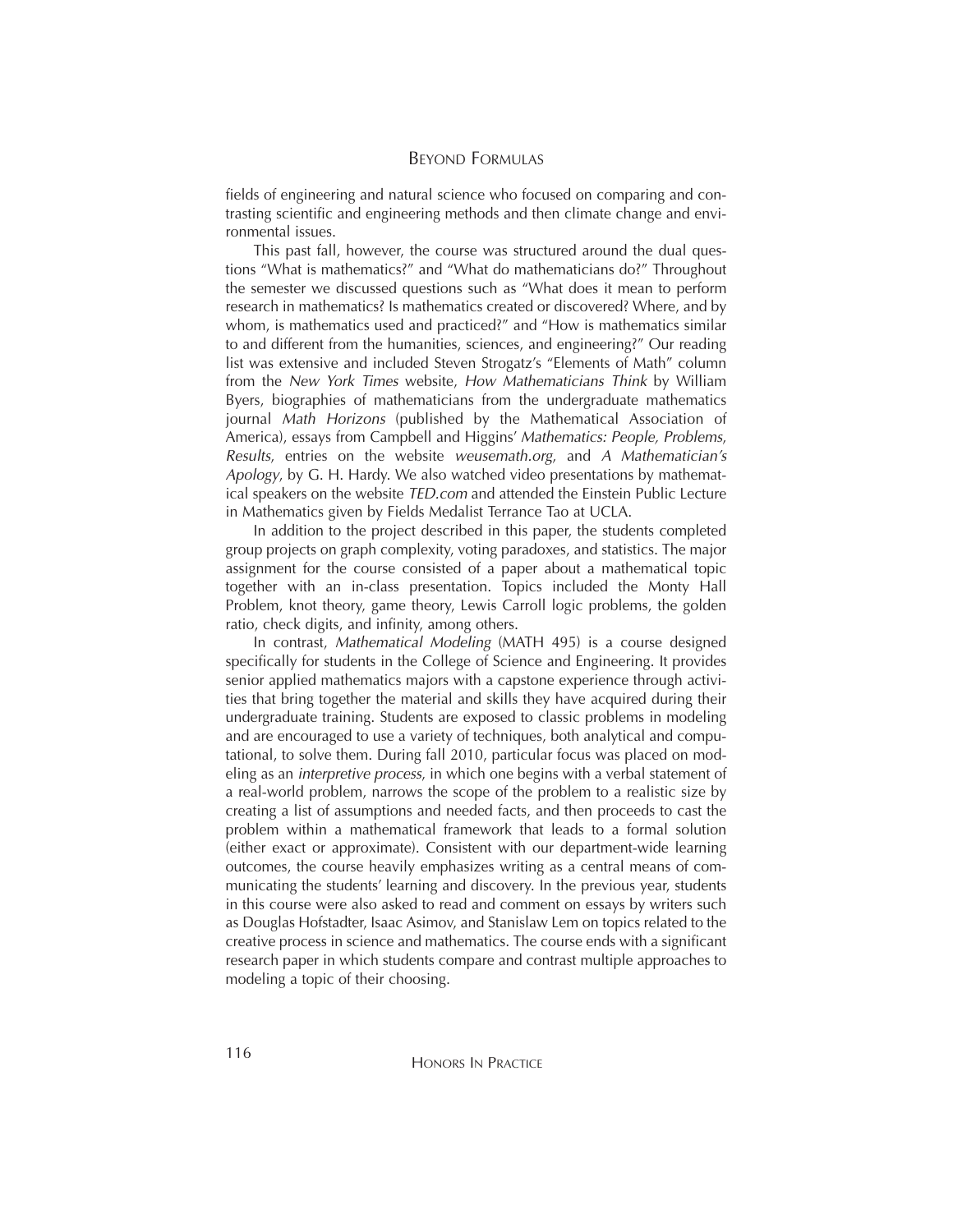## **DESCRIPTION OF CORE PROJECT CONCEPT**

For the core task of the project, we gave each team an old picture of one of several buildings that still stand on the campus of LMU and asked them to (1) identify the building, (2) physically measure (or estimate) various lengths on the building and on the photograph, (3) use the provided formulas to calculate the location of the photographer, and (4) with a camera reproduce the original photo from that location. This project was based on the method described by Byers and Henle in their article "Where the Camera Was." The main result of their method is given as a single mathematical proposition:

**Proposition:** If a picture of a rectangular solid taken by a vertically-held pinhole camera has measurements (on the photograph) of *a, b, c, d,* and *e* (Figure 1A), then the camera was positioned a distance *L* to the left of point **B** (in the direction from **C** to **B)** and a distance *F* in front of point **B** (in the direction from **A** to **B**), where **BC** and **AB** are measured lengths from the actual building, and

$$
L = \left(\frac{dc}{d(b-c) + e(b-a)}\right)\overline{BC}
$$

$$
F = \left(\frac{ae}{d(b-c) + e(b-a)}\right)\overline{AB}
$$

The lowercase italicized letters represent lengths as measured on the photograph itself (using a hand-held ruler) while the uppercase bold letters represent locations on the building and the quantities  $\overline{BC}$  and  $\overline{AB}$  represent actual lengths of the building itself (measured using, for instance, a long tape measure).

Figure 1A **Figure 1B** 



Figure 1A: An idealized rectangular prism with three points A, B, and C, and five lengths *a* through *e*. Figure 1B: A schematic drawing of a student-generated prism superimposed onto a photograph of St. Robert's Hall. Note that the prism does not necessarily cover the entire building or have the same shape as the idealized prism in Figure 1A. Lengths  $\overline{AB}$  and  $\overline{BC}$  must be measured (or estimated) on the building itself while lengths *a* through *e* are measured on the photograph.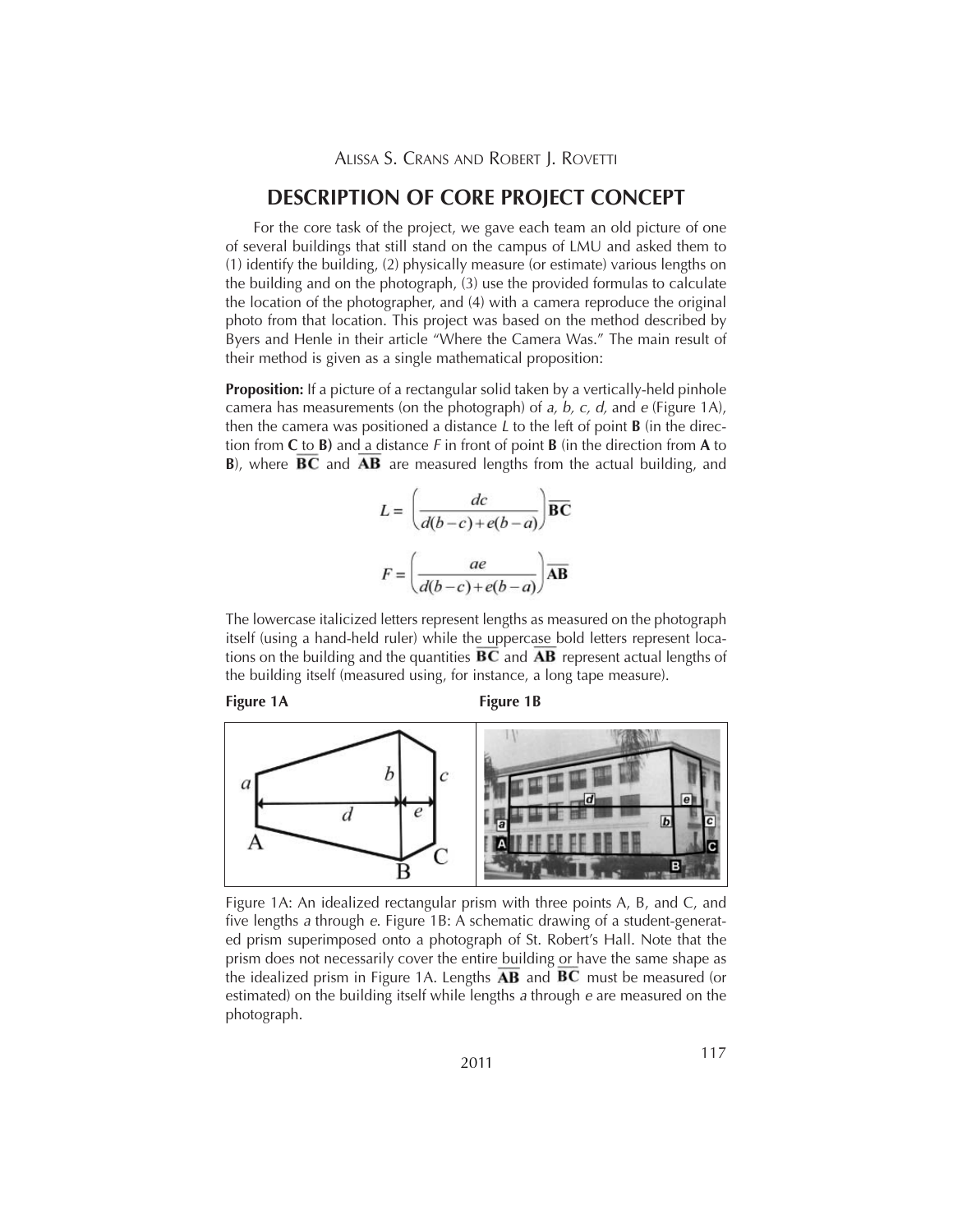#### BEYOND FORMULAS

In order to successfully solve the problem, each team needed to:

- 1. Draw an appropriate rectangular prism on their photo, as shown in Figure 1B;
- 2. Measure the lengths *a, b, c, d,* and *e* on their photograph;
- 3. Locate the points **A, B,** and **C** on the actual building and determine (using a method of their choosing) the on-site lengths of  $\mathbf{AB}$  and  $\mathbf{BC}$ ;
- 4. Compute the quantities *L* and *F*; and
- 5. Find the location of the photographer by moving distance *L* to the left of **B** in the direction from **C** to **B,** and distance *L* in front of point **B** in the direction from **A** to **B**.

The proof of the proposition relies on a multi-step geometric argument involving comparisons of similar triangles and principles of projective geometry (e.g. vanishing points and horizon lines), the details of which can be found in the original article (Byers and Henle 255). Both the method and its proof were discussed prior to the beginning of the project with the senior math majors, who were later asked to explain the method to their teams.

## **DESCRIPTION OF PROJECT PROCESS**

We formed six teams, each consisting of two or three honors students and one senior math major as the team leader. Enough honors students from the School of Film and Television were enrolled so that we could allocate one to each team. Each team was given a unique photo of an LMU building, chosen from the LMU Hannon Library Digital Collection, including Sacred Heart Chapel, St. Robert's Hall, Xavier Hall, and a building from the old Loyola College, now Loyola High School (about 15 miles from LMU). After an initial orientation meeting in which the classes were introduced to each other and the teams were formed, the students were given approximately four weeks to analyze their original photo, reproduce the photo, create their multimedia presentation, and write their report.

#### **MEASUREMENTS AND CALCULATIONS**

Comprising the "meat" of the assignment, the process of measurement and calculation required students to take measurements from both the photograph and the building and then use the formulas to calculate a resulting location of the original photographer (and where they would stand to reconstruct the photo). Although the method is simple in theory, many groups encountered various challenges along the way, including inaccessible building areas, blocked views, and variability caused by the imprecision of their method of measurement. We reminded the teams that real-world problems rarely work out as nicely as the familiar "textbook problems" and that problem solving requires creativity and independent thought. As an example, one group found they were unable to physically measure their building as newer buildings had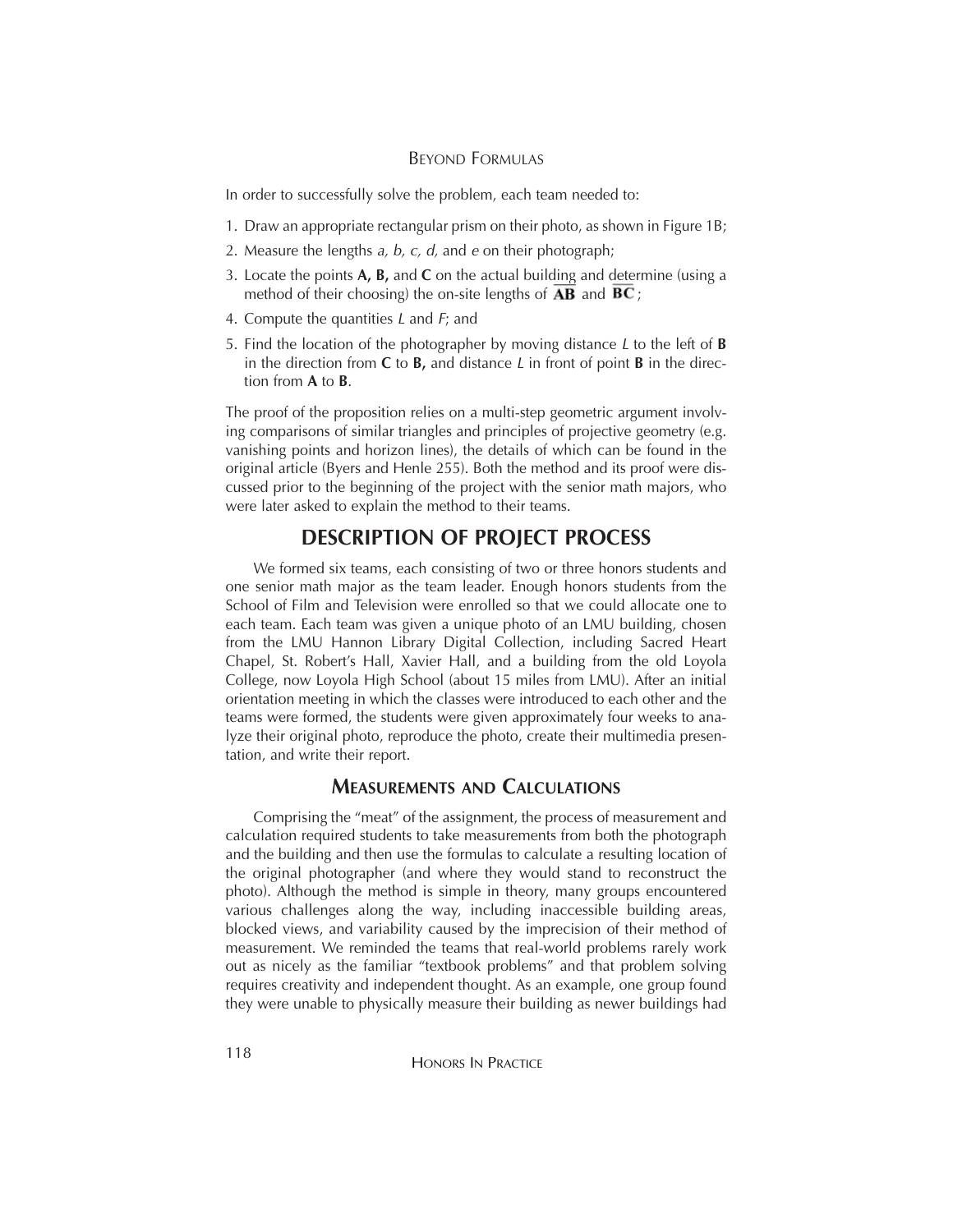been subsequently erected around it during the intervening years; their solution was to use Google Earth to access an overhead satellite photo of the building and estimate the dimensions of their building using other known objects in the satellite photo.

#### **MULTIMEDIA PRESENTATION**

In order for the students to demonstrate their success, the assignment asked them to use a digital photo-editing platform to create a visual comparison of the original and reconstructed photos. Under the guidance of Glenn Gebhard from the School of Film and Television, the class met in LMU's Film Editing Lab to use the software *Final Cut Pro* and produce a twenty-second "cinematic dissolve" from the original photograph to the reproduction. The resulting movies enabled all of us to clearly gauge the accuracy of their measurements, calculations, and approximations made in adjusting for physical obstacles. Some groups found they had to move, zoom, or otherwise adjust their reproduced photo, indicating the presence of some error or overly generous approximation perhaps stemming from the estimation of on-site lengths and distances. Nonetheless, the final products from most teams were quite impressive.

The students also produced a presentation of their work, using whatever medium they preferred, that outlined their process from beginning to end and that could be showcased in the mathematics department and at LMU Honors Program events. Affirming their innate familiarity with computers and digital devices, most teams chose to extend their initial twenty-second "dissolve" movies into full-fledged mini-documentaries ranging from three to five minutes and including snapshots of individual students "in action" as well as voice-over narration.

## **WRITTEN REPORT**

In the written report, teams described their methods, including steps taken to overcome any obstacles. Additionally, teams were asked for brief commentary on the history of the photo, some of which was obtained via personal interviews with a long-serving LMU professor, Father Rich Robin. In order to emphasize the goal of understanding the origin of a mathematical formula, we also asked students to fill in several small-sized "gaps" in the mathematical proof as presented in the original article (Byers and Henle 255). (It is not uncommon for a mathematical proof to omit one or two steps that are assumed obvious to the intended readership or amount to straightforward computation; asking students to provide these missing steps enables them to work through the details and demonstrate an understanding of the proof.) Finally, we asked students to comment on the differences between the original and reconstructed photo and to propose how those differences might have been reduced by modifying their approach.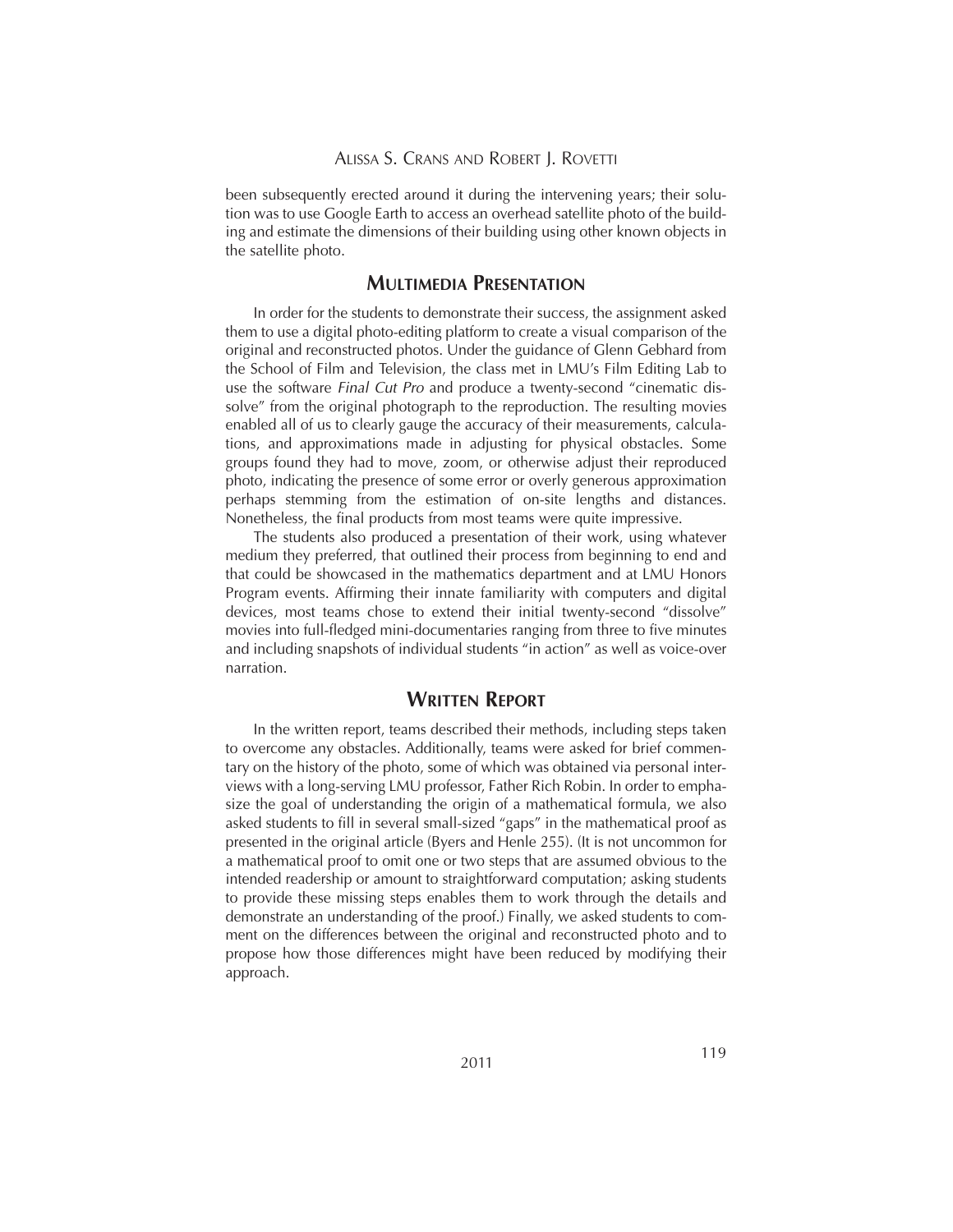#### BEYOND FORMULAS

#### **REFLECTIONS**

Finally, we asked the students to reflect on their experiences working on this project by providing them with prompts, including "What were the most enjoyable parts of the experience? What were the most difficult aspects? What were the hardest parts about managing your group? Were there any unexpected discoveries or surprises?" and "What was it like working with someone in a field completely different from your own?"

In addition, the honors students considered and responded to the following questions: "Did this project change your perception of what it means to solve a 'real world' problem using mathematics? Is this the type of activity you imagined mathematicians doing? Did you feel like you were 'doing mathematics'?" and "Did you feel that this project still required analytical thought, even though the 'math' wasn't difficult?"

## **PROJECT GOALS**

In assigning this joint project, our primary goal was to engage both the honors students and the senior math majors in experiencing several aspects of applied work that are familiar to any practicing scientist:

- 1. *Communication is vital to intellectual work*. A large portion of this project required the students to produce a clear record of their work that could be understood by a general audience without sacrificing fidelity to the technical details. In addition, by design the math majors were challenged to lead a team of younger, non-science students who did not speak the "language of mathematics." This challenge presented a learning opportunity not only for the honors students (who likely benefited from the peer-level tutoring) but also for the math majors. As noted by the National Council of Teachers of Mathematics (NCTM), "when students are challenged to think and reason about mathematics and to communicate the results of their thinking to others orally or in writing, they learn to be clear and convincing . . . students who have opportunities, encouragement, and support for speaking, writing, reading, and listening in mathematics classes reap dual benefits: they communicate to learn mathematics, and they learn to communicate mathematically" ("Guiding Principles" 3).
- 2. *Applied problems rarely follow a straight line from problem to solution.* In any field, problem-solving skills go hand in hand with theoretical understanding. Although the problem is initially stated in an idealized form, realworld problems quickly emerge that must be dealt with by dynamically and creatively adjusting the method and observing the modified results. The framework of assumptions and definitions that defines the end result is often not completely understood until the end. "Effective problem solvers constantly monitor and adjust what they are doing. Effective problem solvers plan frequently. They periodically take stock of their progress to see whether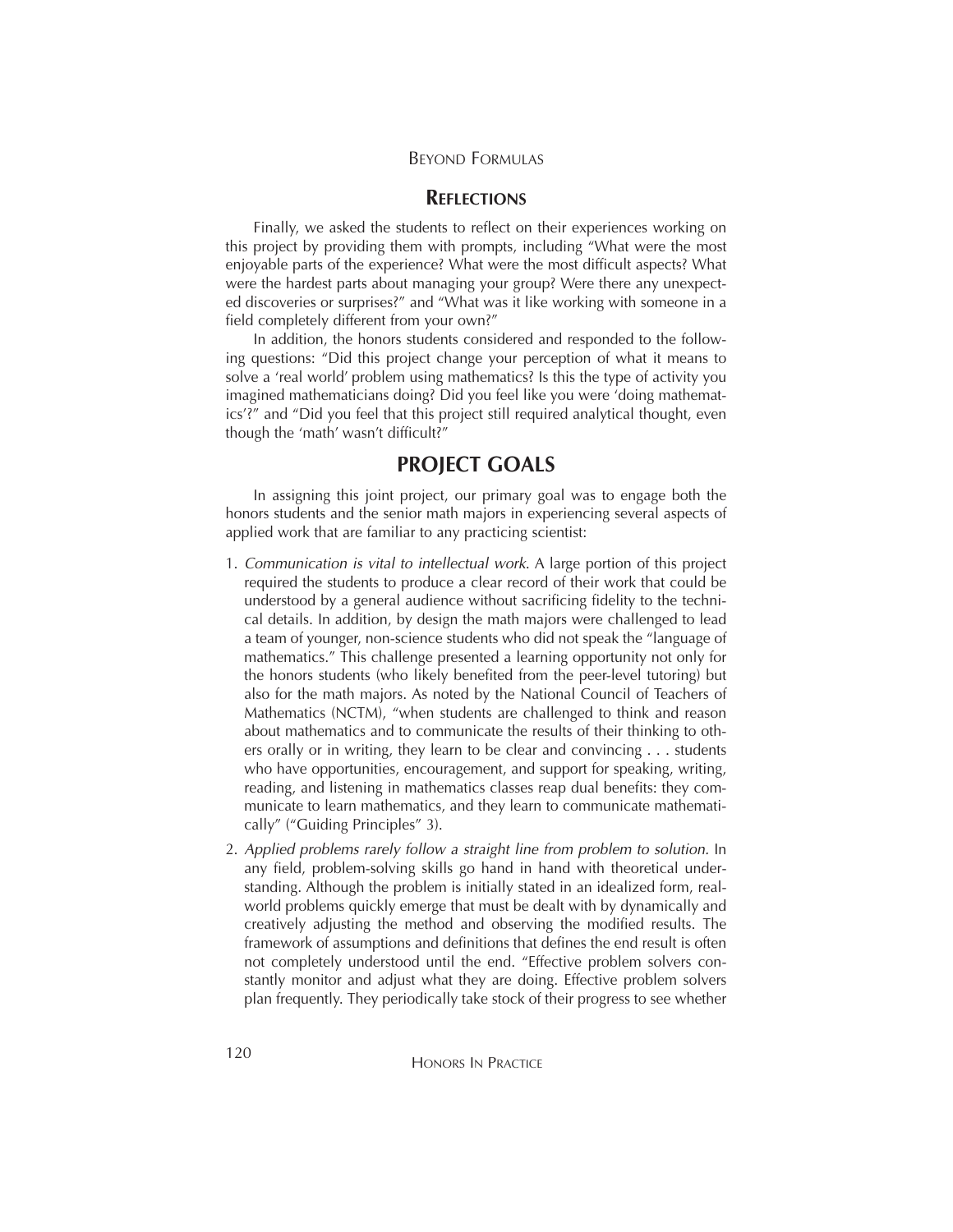#### ALISSA S. CRANS AND ROBERT J. ROVETTI

they seem to be on the right track. If they decide they are not making progress, they stop to consider alternatives and do not hesitate to take a completely different approach" (NCTM, "Principles and Standards" 54).

- 3. *Creative and/or investigative projects increasingly involve interdisciplinary teamwork.* Generating lasting solutions to today's complicated problems requires insight and techniques from a wide variety of disciplines. Once our students leave LMU, regardless of their major they will undoubtedly be working with others having different backgrounds. This project provided a glimpse into their future as the teams consisted of three or four students, no two having the same major. The importance of teamwork is acknowledged in multiple disciplines; for example, Julius Jackson, in *Math and Bio 2010: Linking Undergraduate Disciplines*, writes that the "undergraduate curriculum must change to raise expectations and meet the challenge to educate new biological scientists capable of joining in research collaboration with mathematicians, computer scientists, physical scientists, and engineers to solve biological questions" (56).
- 4. An additional goal, meant primarily for the mostly liberal-arts honors students, was to *draw a connection between the use and the understanding of a mathematical method*. Most of us can relate to the experience of being given a formula, recipe, or other list of steps and then being asked to follow it blindly in order to produce a desired output. The two formulas needed to complete the computations in this project involve only simple high-school algebra, yet their simplicity obscures their origins, and a surface reading of the method offers little in the way of understanding why it works. Here the honors students had to rely primarily on their math major consultants rather than their professors (again providing an opportunity for the math majors to communicate their knowledge at an appropriate level) for an explanation of the *why*. Again from the NCTM: "Listening to others' explanations gives students opportunities to develop their own understandings. Conversations in which mathematical ideas are explored from multiple perspectives help the participants sharpen their thinking and make connections" ("Principles and Standards" 60).

## **SAMPLE OUTCOMES**

We now present the work of two student teams. The first example features St. Robert's Hall (Figure 2), which was originally built in 1929 as one of only two buildings on the Westchester campus of Loyola Marymount University. Caroline Barlett, Oneika Barrett, and Luke Vetter were assisted by senior Jessica Young and charged with reconstructing a photograph of this building taken in the 1940s. The final multimedia presentation by this team, including a description of the process and a cinematic dissolve of the original photograph into the new one can, be found at: <http://myweb.lmu.edu/acrans/StRoberts.m4v>.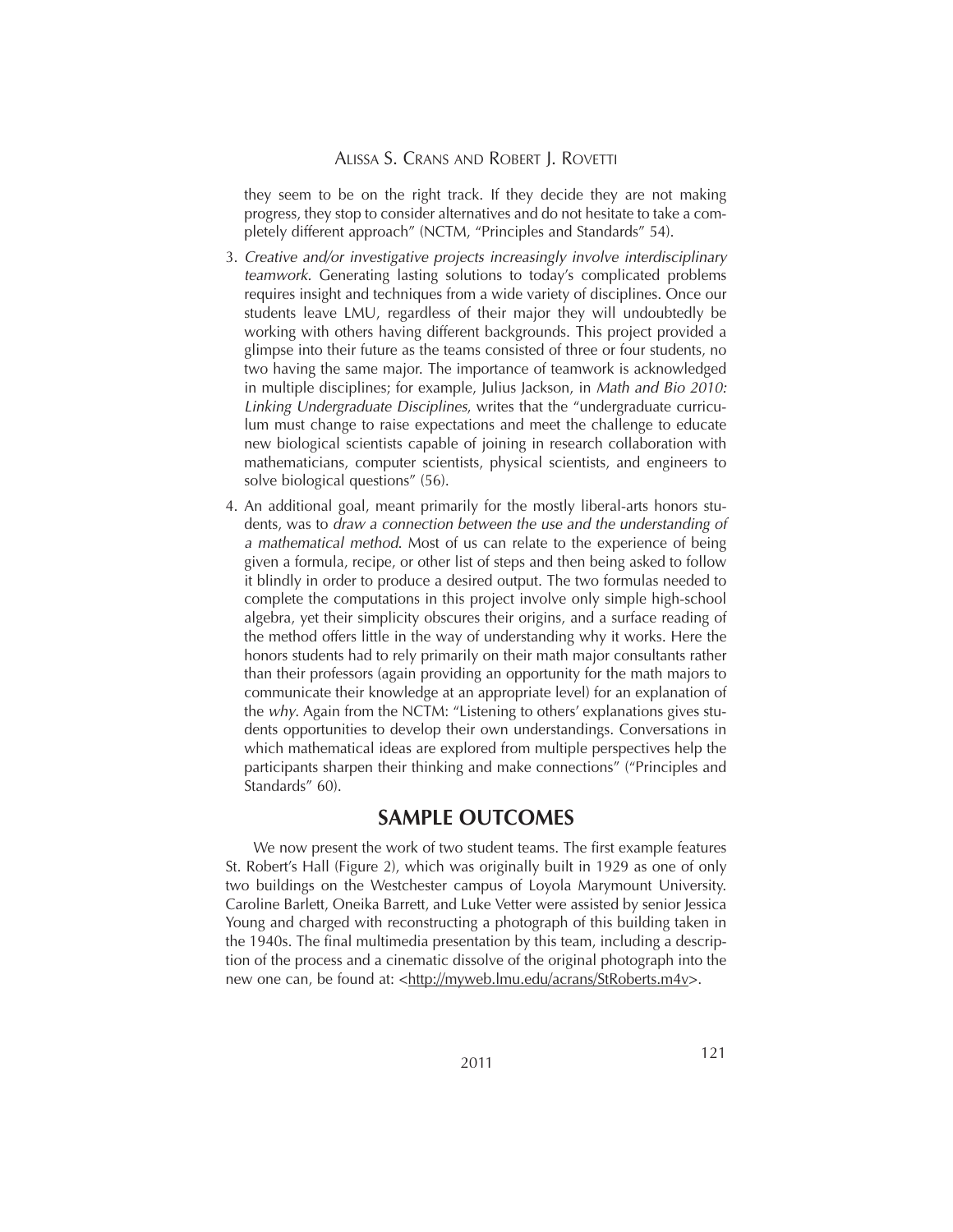**Figure 2: St. Robert's Hall in 1940s (original photo)**

#### **St. Robert's Hall in 2010 (reconstructed photo)**



Our second example is a photograph of Sacred Heart Chapel, which was finally completed in 1953 after being delayed for a year by the Hughes Aircraft Company, who claimed that the bell tower might interfere with their radar system. Angelica Cadiente, Monica Rosales, and Jack Shain, in consultation with mathematics major (and honors student) Kayla Pietruszka, reproduced a photograph of the 1953 Loyola Marymount University commencement ceremony (Figure 3). The final presentation of this team, including a wonderful history of the chapel, a description of the process, and a cinematic dissolve of the original photograph into the new one can be found at: <http://myweb.lmu.edu/ acrans/SacredHeart.mov>.

#### **Figure 3: Sacred Heart Chapel in 1953 (original photo)**

#### **Sacred Heart Chapel in 2010 (reconstructed photo)**



## **OBSERVATIONS AND REFLECTIONS**

The most frequently stated challenge in the students' reflections was the difficulty in finding time to meet as a group, given their differing majors and numerous commitments. Although we anticipated this problem and gave the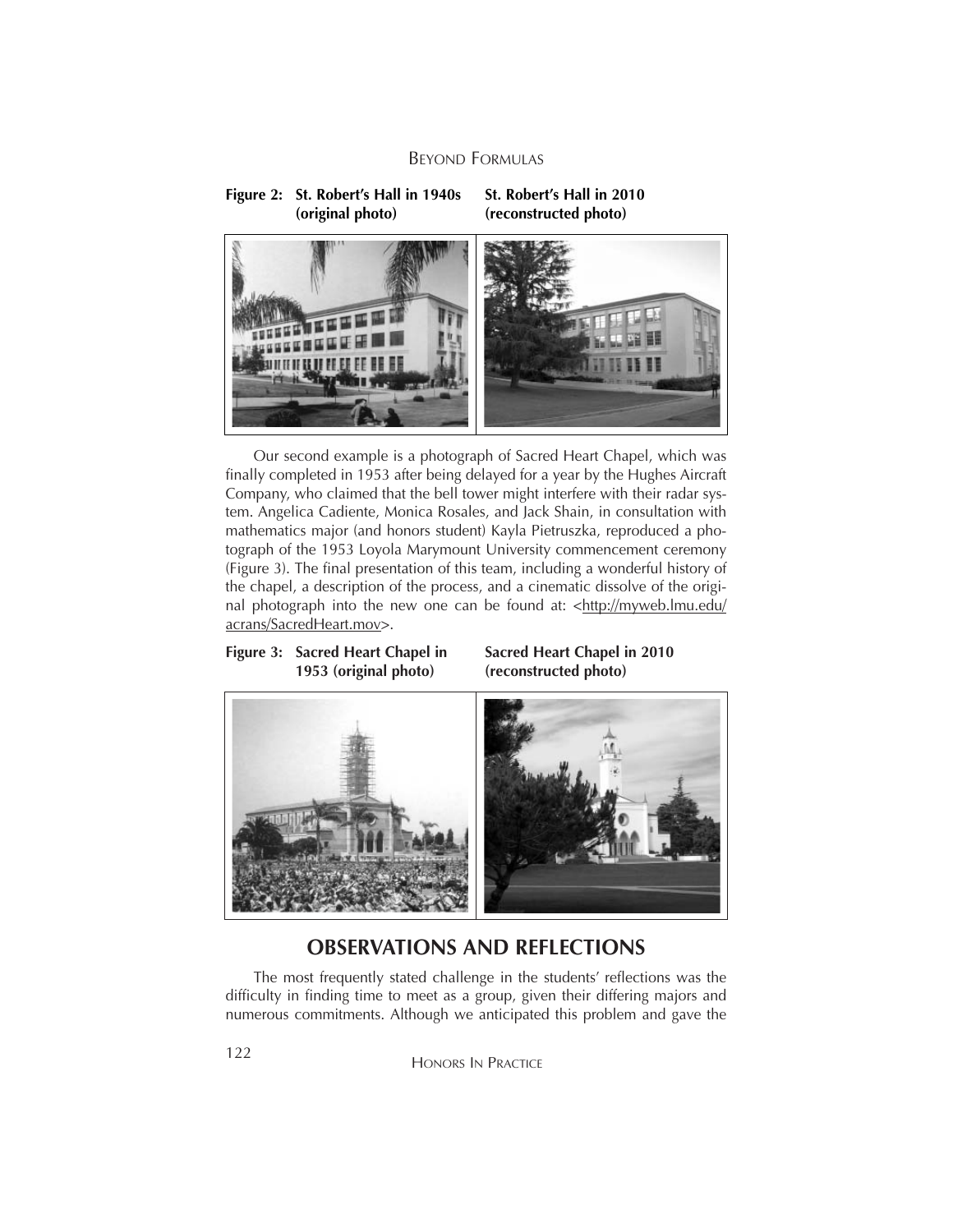students a month to complete their work along with a fairly detailed outline of the necessary steps, we did not micromanage their progress and usually intervened only when asked. As we hoped, this assignment provided the senior math majors with invaluable (although sometimes frustrating) experience in leadership of a diverse group, time management, and delegation of tasks.

The "imperfection" of the real world appeared as the second most common challenge. One honors student stated, "the source of my greatest joy during the project was also the source of my greatest frustration. In finding where the original photo was taken and realizing that due to the change in landscape we would not be able to directly recreate the photo was in a way perfectly imperfect. In a field where the answer is either right or wrong . . . our pure math was right, but a means to make it applicable to the task at hand did not exist." This comment is revealing in that it highlights a common preconception (due, undoubtedly, to how the subject is taught) that mathematics is purely computational, driven by preexisting formulas, and that these computations must have binary outcomes (right or wrong) with no room for "fuzzy thinking." Another student commented, "the most unexpected discovery during this project was to how much of an extent mathematics cannot account for all the imperfections of the real world. For instance, there is no formula for getting rid of physical obstacles in your way." This student's comment sums up the opinion of many non-science students in thinking that, if they only just use the formula appropriately, their answer will undoubtedly be correct. The realization of this student that such clear answers do not occur in "real world" problems is one we hope many students shared. Indeed, a burgeoning recognition in the students that mathematics involves a coupling of creativity, initiative, and analytical thought seemed to be present: "the math in some sense felt the same as I had always known it, plugging in numbers and doing basic arithmetic, but in [another sense] it was all brand new and not math at all." Another wrote that "applied math is not sitting in a room . . . in this case, it was actually going out into the field and solving a problem . . ."

The senior math majors had a wide range of experiences, but most agreed that having to play a leadership role, some for their first time, was the most challenging part. Reflecting on this component of the project, one senior wrote that "this was a good way to familiarize me with, hopefully, what I will be doing in my future career." Many of the honors students expressed a strong dislike (or even phobia) of mathematics, and, despite the fact that the formulas themselves did not require the technical expertise of someone trained in advanced mathematics, some seniors found it easier simply to perform the calculations themselves rather than guide the honors students through them. One senior wrote, "[a]s someone who loves math and finds the proofs fascinating, it was somewhat difficult to explain it to people who did not care for it to be explained in the first place." However, another senior rose to the challenge of mentoring the honors students, writing that she "explained [to her team] that sometimes people get a mental block toward doing math because they believe they cannot do it, and this becomes a self-fulfilling prophecy."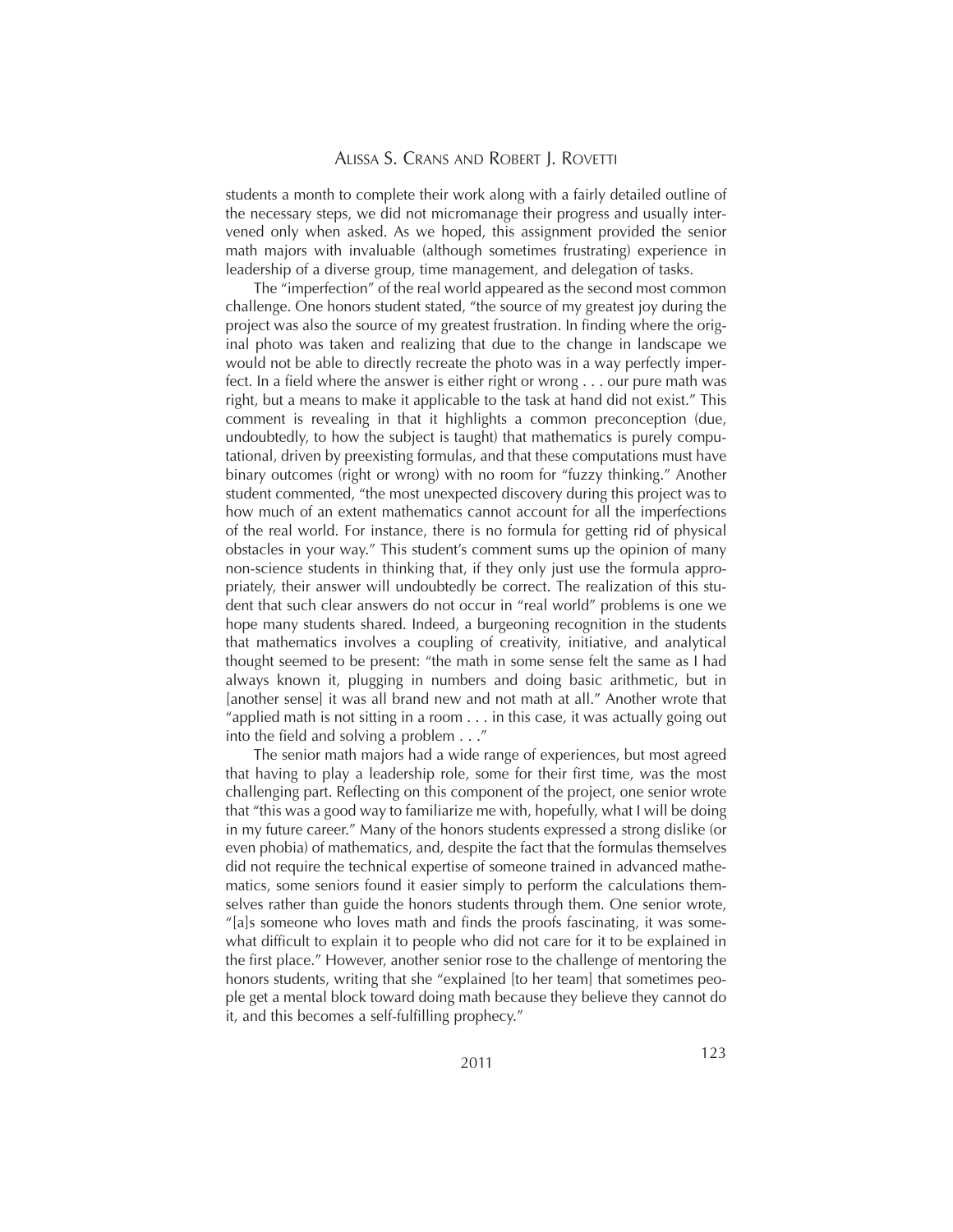Carrying out the measurements and calculations without having any understanding of why the method works is obviously possible. One of the goals of the project was to encourage the students to move beyond plugging numbers into a formula. To this end, we instructed the seniors to explain the proof of the procedure to their group members, a definite challenge. Some honors students appreciated this explanation, including the students who stated that "it led to our understanding of why a formula works because we were required to understand how the formula came to be through the proof. I found this very helpful"; another wrote, "I realized that this was doable, and not only was it doable, it was something that I'd learned before. I remember learning about similar triangles in my geometry class in high school, and I was extremely surprised to find that I still remembered why certain angles had to be equal." Coming from students who openly and actively expressed their fear and frustration with mathematics, these comments were encouraging.

Yet there remained a disconnect between understanding and implementation in some students who found it difficult to see the importance of the proof when they could simply use the formulas without a deep comprehension of it. Finding a means through which to make this connection more explicitly will be important in future versions of this project. Nevertheless, we feel strongly that simply having the honors students exposed to the proof of the process held enormous value (especially considering that this course may be one of the only undergraduate math classes they ever take). The majority of these students' mathematical experiences up to this point had consisted of being handed formulas by their teachers or textbooks with little or no explanation or justification for why they hold true. They, like the majority of K–12 students, were likely taught how to "plug and chug" using the formulas provided in the chapter to solve the problems of that chapter. As observed in the NCTM Curriculum and Evaluation Standards: "[F]or many non-mathematicians, arithmetic operations, algebraic manipulations, and geometric terms and theorems constitute the elements of the discipline to be taught in grades K–12. This may reflect the mathematics they studied in school or college rather than a clear insight into the discipline itself" (6). Thus, merely seeing that the formulas they were using had justification (and a lengthy one at that), together with the verbal reinforcement of the proof provided by the seniors, was a small step toward having the students achieve the NCTM standard of recognizing "reasoning and proof as fundamental aspects of mathematics" ("Principles and Standards" 187).

## **FINAL THOUGHTS**

This joint project was a self-contained module that fit neatly into the existing structure of two separate courses and allowed for a meaningful interaction between two disparate groups of students in a reasonable amount of time. Our hope was to expand the honors students' perception, understanding, and appreciation of what constitutes the art and practice of mathematics; give our senior math majors a taste of what it is like to lead a diverse team on a technical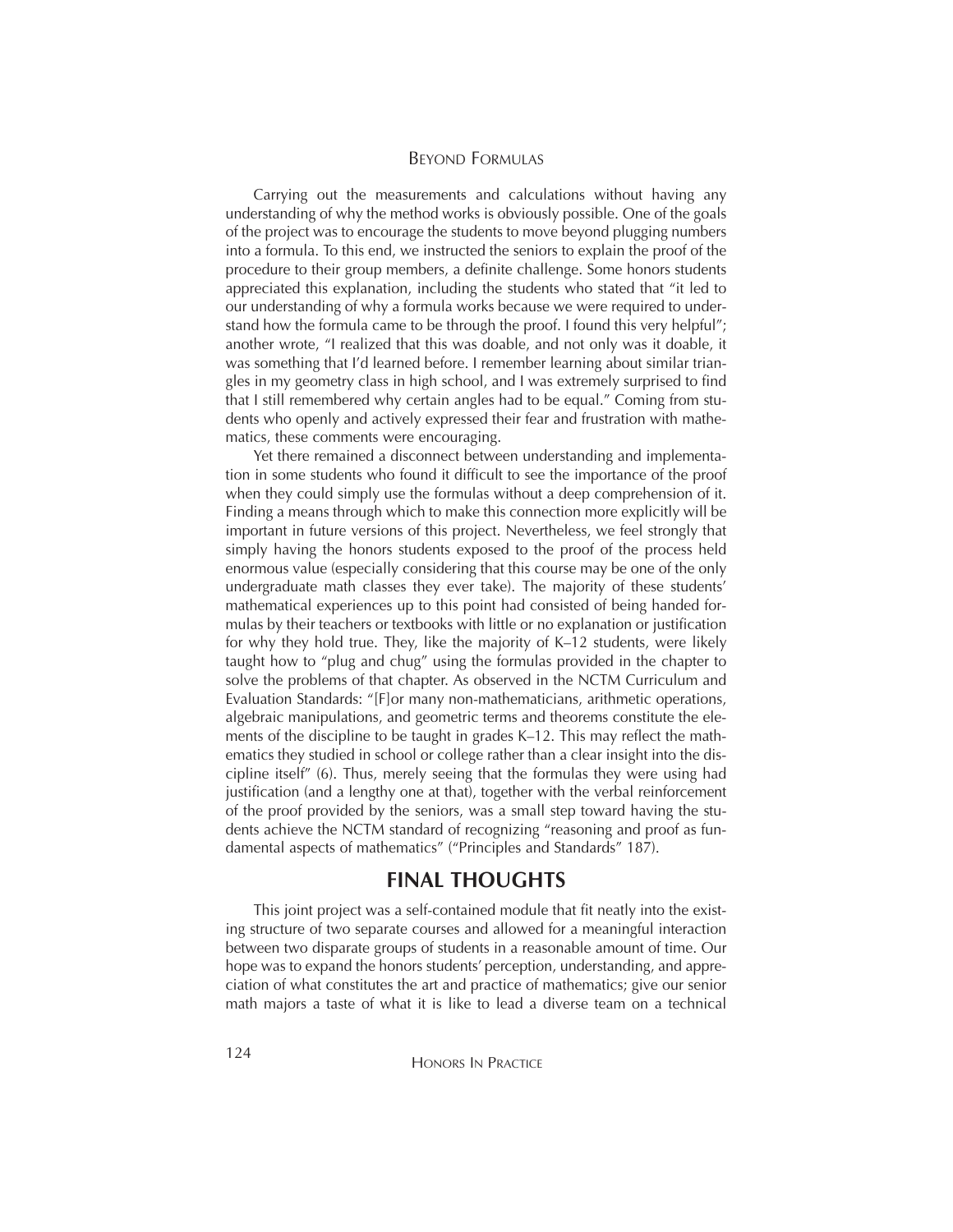#### ALISSA S. CRANS AND ROBERT J. ROVETTI

project (a task with which they may very well be faced upon graduation); and provide all the students the opportunity to exercise their creative and criticalthinking skills. We were encouraged to see evidence of changed perceptions, with one student remarking, "after all the discussion about applied math vs. pure math, it was nice to finally see what applied/'real world' math was. This was not the type of activity I would imagine mathematicians doing . . . I really did feel as though I was 'doing mathematics.' Although the mathematical formulas in this project were relatively simple, finding the location did require some amount of analytical thought."

One of the most rewarding outcomes was seeing that the seniors, perhaps unknowingly, changed some of the honors students' impressions of the type of student who chooses to major in mathematics; as two honors students remarked, "[our senior] broke the stereotype of the 'typical' math major," and "it was even nicer that my math major was a woman—it once again helped to dispel the notion that mathematics is a male field."

In future implementations of this project, we will likely draw more attention to the imprecise nature of the method and emphasize that errors and approximations are expected to occur. One possible modification of the assignment is asking the teams to carefully analyze the process they used in producing their first photo and to identify any major obstacles, come up with a revised method (perhaps using another mathematical or technical solution), and take a second photo, thus highlighting the iterative nature of problem solving. Another possible mathematical angle to pursue is an "error analysis," in which students examine the connection between errors in their measurements and errors in the final product. For example, if a student measures one of the photographs with a ruler that has only eighth-inch increments, by how many feet might the final photographer location be miscalculated?

Overall we felt this project was a success. It certainly paved the way for future collaborations between two separate entities at our university (the College of Science and Engineering and the Honors Program). Despite the various challenges noted above, the student teams followed the assignment with enthusiasm and produced remarkably impressive final presentations. We look forward to creating additional cross-course thematic experiences with the LMU Honors Program.

## **ACKNOWLEDGEMENTS**

We are grateful for the support we received from other colleagues at the University. Fr. Richard Robin, Special Assistant to the Executive Director of Alumni Relations, selected many of the photos and generously met with our students to discuss the history of the photographs and buildings. Cynthia Becht, Head of Archives and Special Collections at the Hannon Library, enthusiastically supported this project and provided us with access to the university's digital collection. Glenn Gebhard, Professor in the School of Film and Television, provided extensive assistance in guiding our students in using the software *Final*